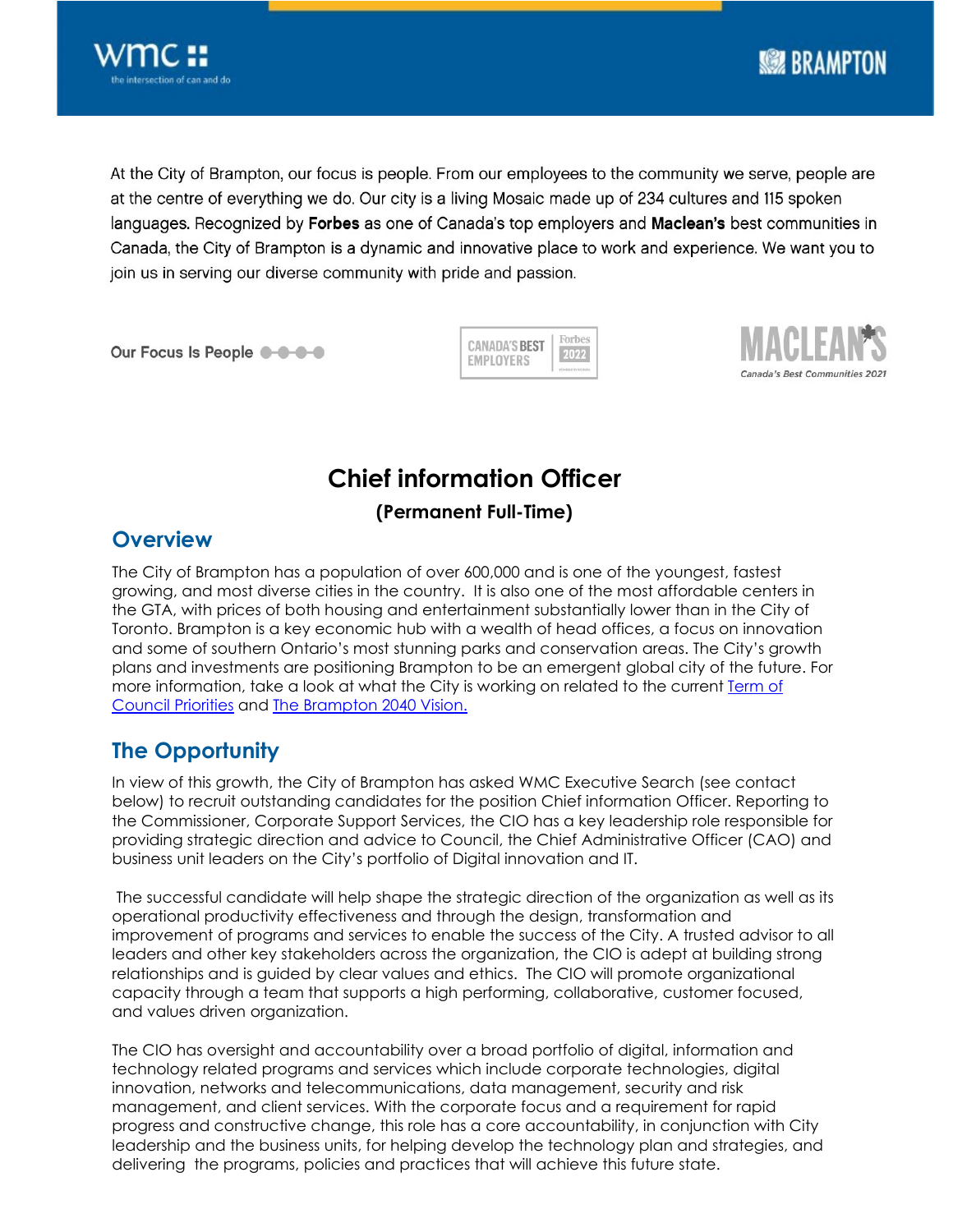



### **Responsibilities**

- **Build on and enhance the City's information and Information technology strategy, and deliver programs and services ensuring the City can plan, grow, and deliver on its commitments.** This includes providing leadership with support in designing and implementing the City's I&IT strategy and developing or delivering practical strategies, plans, programs, and foundational policies and services and approaches to support the City's priorities and strategy. Expected outcomes include fostering a culture of responsive, engaged, and empowered employees and service delivery that is productive, efficient and customer /community focused.
- **Innovation.** As the senior leader for IT, the role is required to identify opportunities, issues and threats and to bring best practice solutions to the City (working collaboratively with other IT leaders).Work jointly with the City's Strategic Innovation and Corporate Performance team to ensure alignment with corporate directions and synergies to best enable innovation across the corporation
- **Build and sustain collaborative and trusting partnerships with all core stakeholders**. This is a high visibility role centered around establishing collaborative relationships and partnerships with leaders, employees, community organizations, educational institutions, and other tiers of government that enable integration and advocacy for I & IT matters across the City
- **Enhance program, change management, and risk management approaches to I & IT resources matters**. This includes providing balanced advice, enabling leaders to manage and mitigate risk with a strong inclination toward a solution mindset; helping design, facilitate, implement, and communicate organization and process changes. The leader will achieve strategic outcomes by challenging existing practices and programs and identifying innovative and cost-effective ways to accelerate progress.
- **Lead the development of the division's annual operational plan including setting goals and outcomes and determining metrics**. This includes ensuring alignment of divisional plan with the City's corporate, enterprise-wide plan, reviewing key performance metrics, and leading the development of risk and mitigation response plans. Chairs and facilitates the IT Governance Working Group of staff who are responsible for identifying and prioritizing corporate IT projects for the corporation.
- **Build a modern information and technology team vision, business model, and culture to service strategic and operational needs**. This involves development of positive and relevant stakeholder relationships and building an approach where I&IT is recognized as a strategic advisor, business partner and support service within the City and its departments. It also requires establishing practical enabling solutions and programs; building a high quality of advice and foundational services and administration; improving the pace of solutions and service delivery; high professional and ethical standards related to advice, solutions and services; adherence to legal regulations and City standards, and enhancement of the I&IT team knowledge and expertise to support knowledge-based delivery of solutions and services. Critical to the success of the above will be enhanced I& IT project management, information management, management systems, work processes, and data analytics to improve decision support, prioritization, planning, workflow, and service to clients.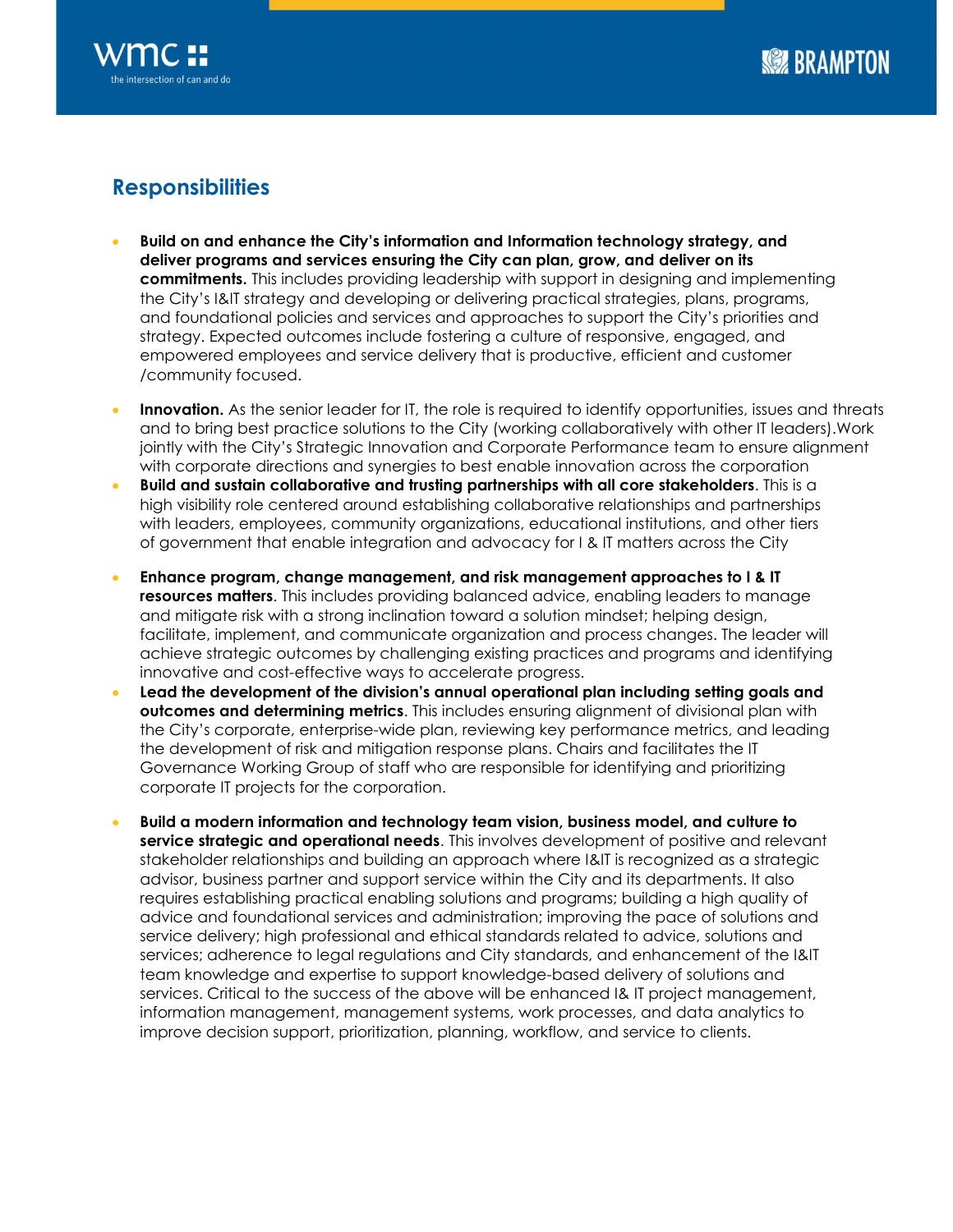



#### **Experience, Knowledge and Capabilities**

- 7-10 years proven leadership experience in a growing government or business environment helping design/develop and implement complex, cross organizational digital, information and technology vision, plans, plans programs and services. Knowledge and experience requirements are at the strategic and conceptual level requiring future state scenario planning, modelling and use of analytics to identify opportunities and risks over a three to five-year timeline
- Strategic technical knowledge includes broad information technology systems, applications, and operations as well as overall system design, management, and governance. The role requires an understanding of all business areas across the City as well as the overall operating context (policy, politics, stakeholders, etc.) of municipal government. The candidate must also have knowledge of broader trends both within the City of Brampton and across the Province including demographics, economics, and social issues, all of which provide context for IT planning and solution development
- Experience would have been gained in environments which have involved significant political and/or board involvement, senior leadership involvement, diverse business objectives and agendas, and where cultural change as well as improved organization performance has resulted.
- A developed business and strategic mind set, knowledge and capability, bias to action, and an integrative, facilitative, collaborative and team based, outcome focused approach to supporting rapid organizational change and transformation.
- Emotionally intelligent leader with high levels of political / organizational acumen and proven capability in developing strong and effective working partnerships, credibility, rapport and relationships with senior leaders, all manner of teams, diverse stakeholders, councils and with bargaining agents. Externally, the position leads relationships with vendors; and requires the ability to build and maintains networking relationships with other organizations (e.g. municipal government).
- Strong leadership presence and communication skills with the ability to translate vision into action and drive results
- Experience and connection with diverse and dynamic communities and stakeholders. Brings a unique skill set that demonstrates a deep understanding of diversity and inclusion practices based on previous experience.
- Experience with matters from strategic to operational to administrative and modern change management, human resources, diversity approaches and organizational improvement systems, methods and technologies is essential.
- Proven track record and ability to connect, mentor and build a dynamic I and I T team that is results driven, solution focused and enables results for the corporation.
- High levels of personal accountability, objectivity, integrity, openness and transparency, and an ability to build respectful and effective relationships within complex community and public sector environment.
- High energy, a strong work ethic, resiliency, versatility, and flexibility to deal with many changes and disruptions, and to lead with purpose and urgency.